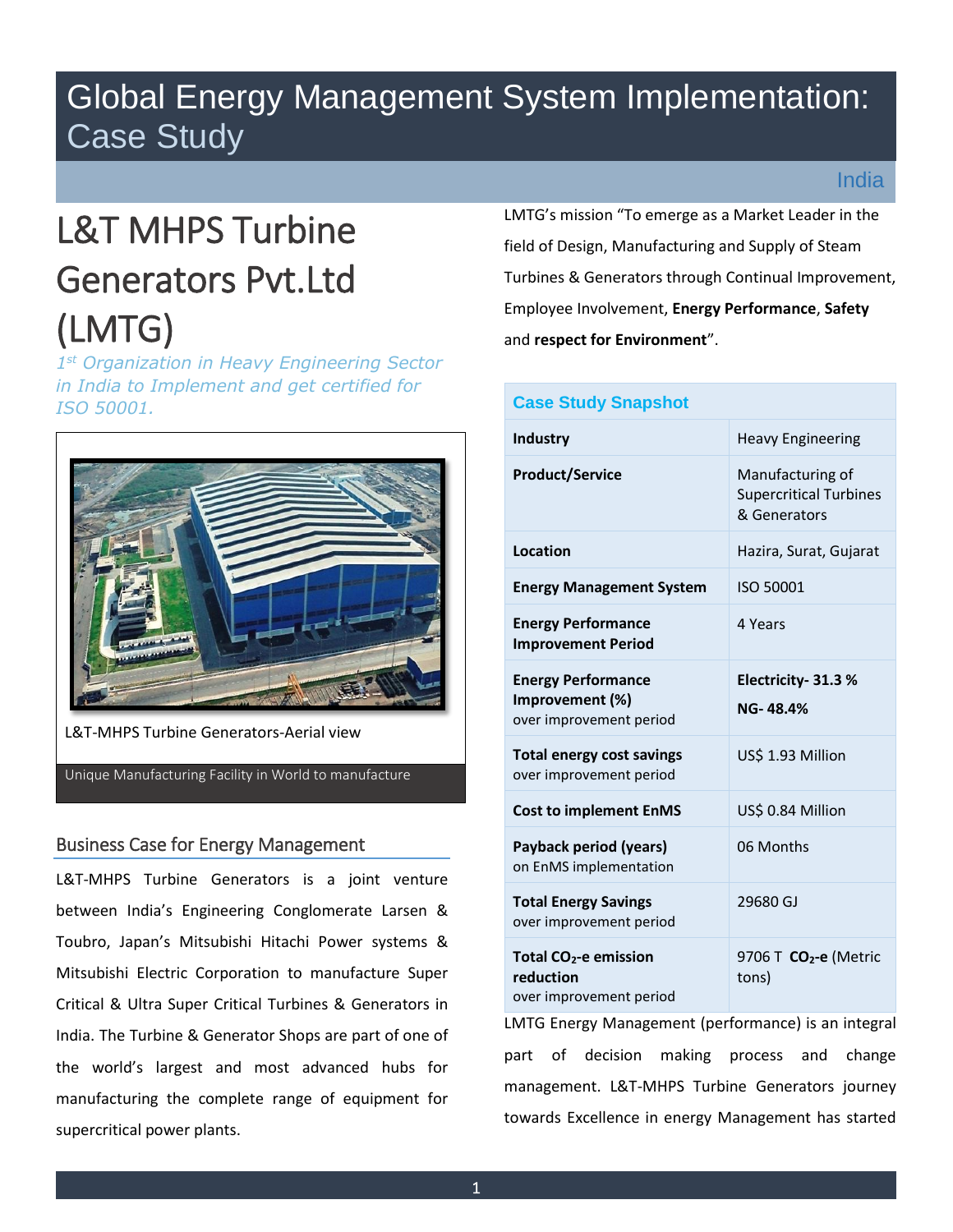right from inception and it is integral part of Facility layout which does not require any diesel operated vehicles for internal movement of the jobs. The Purpose of setting up LMTG is to introduce super critical & Ultra super critical technology based power plant equipment in India, efficiency is 6 % higher than conventional sub critical power plant equipment's. At LMTG we strive for excellence and in the journey we were certified for ISO-50001 Energy Management System and we are the First in heavy engineering sector in India.

*"Through implementation of ISO 50001 we understood basic Energy cycle from cradle to grave and we believe a unit saved is equal to four units generated."* —Aloke Sarkar, Vice President & Head Operations

# Business Benefits Achieved

L&T MHPS Turbine Generators Pvt.Ltd, though we are not an Energy Intensive Industry we have focused on Implementing ISO 50001 – EnMS to be on the path of sustainable development & Green Manufacturing. We were certified with ISO 50001 on 18th September 2012 and following were the benefits achieved:

- 1. Implementation of EnMS has led us to shift focus from Energy Conservation Programme to Energy Performance including Energy efficiency, use and consumption in structured manner.
- 2. EnMS enabled us to establish systems and Procedures at organizational and process level for systematic management of Energy.
- 3. Systematic Measurement and Monitoring plan at all process levels and monthly review by process owners.
- 4. Improvement in Energy performance by all process.
- 5. Implementation of EnMS has reduced our manufacturing costs and thereby improving the bottom line.

6. Organizational Specific energy Consumption – Electricity (kWh/SMH)reduced by 31.3% and Thermal (Million K.cal/ Tonne) by 48.4% resulting in Total savings of 2,08,946 USD



Monthly Management reviews

7.

- 8. Increased Awareness to Staff and Workmen due to periodic EnMS-Training Programme.
- 9. Through our initiatives we could reduce our Carbon Foot Print by 9706 T **CO2-e.**
- 10. **EnMS enabled us to get recognize our efforts at National & State Level competitions on Energy efficiency and awarded 4 times in a row.**

## EnMS Development and Implementation

At LMTG we believe in TEAM (Together Every one achieves More) rather than individual excellence in Silos. To Develop and implement EnMS Top Management Support and commitment were vital.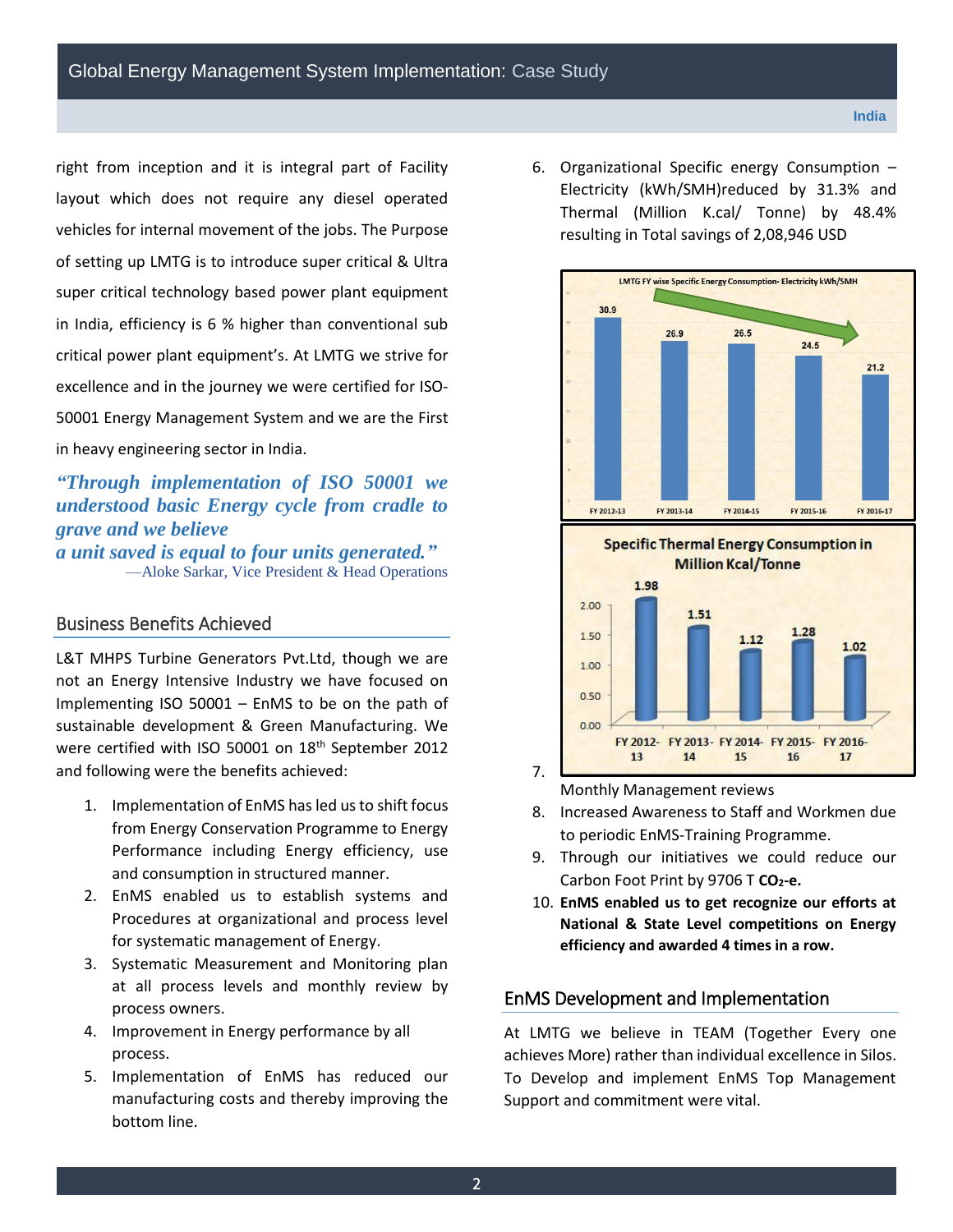LMTG has started their EnMS preparations at the end of FY 2011-12 and geared up in FY 2012-13 by setting organizational Objectives to get certification by Sep 2013 and improve Organizational energy performance.

 Macro and Micro plan is chalked/derived out and two teams: 1. Apex committee (senior management chaired by CEO/VP)

2. Core team- cross functional team with participation from all the departments, were formed to focus & dedicatedly work on the mission.

LMTG EnMS is developed and implemented based on four pillars on the strong foundation of Employee Awareness & Involvement, as depicted in the figure:



Top Management has appointed Management representative to lead the core team and report the progress of EnMS implementation to Apex committee. Energy Policy, mission and vision statements were formed and deployed by Top management. Roles and responsibility matrix of individual team members were defined and document guidance sheet is also prepared to clarify the team members about quantum of the work.

#### **Energy Planning & review**

LMTG has detailed Energy Planning process procedure (DOP-16-15-03) which is revised time to time to incorporate the ISO guidelines released (example- ISO 50006, ISO 50047,ISO 50015 etc.). The purpose of the Energy Planning & review is to determine the organization's energy performance & study of energy

profile based on data and other information. This leads to identification of significant use & Identification, Prioritization of energy performance. This information is to assist the personnel responsible for the implementation of the Energy Management System to gather the base-line energy information of LMTG.

- Identify current energy sources
- Evaluate past and present energy use and consumption

|  | Proporti<br>of<br>on<br>Energy<br>consump<br>tion (A)               | Energy<br>Saving<br>Potentia<br>l (B)             | Potential<br>for usage<br>of<br>renewabl<br>e energy<br>sources<br>(C)  | Cost<br>of<br>invest<br>ment<br>(D) | Legal<br>$\prime$<br>Other<br>requirem<br>ents (E)                                |  |
|--|---------------------------------------------------------------------|---------------------------------------------------|-------------------------------------------------------------------------|-------------------------------------|-----------------------------------------------------------------------------------|--|
|  | $1 -$ Low,<br><8%<br>of<br>Energy                                   | $1 -$ Low                                         | Not<br>1.<br>possible                                                   | 1<br>High                           | $\mathbf{1}$<br><b>No</b><br>$\overline{\phantom{m}}$<br>such<br>requirem<br>ents |  |
|  | 2<br>Medium,<br>8%<br>to<br>of<br>15%<br>Energy                     | 2<br>Medium                                       | $2 - Not$<br>mandato<br>ry but if<br>impleme<br>nted, will<br>be better | $2 -$<br>Medi<br>um                 | $\mathcal{P}$<br>Not<br>mandator<br>y but<br>in<br>future<br>applicable           |  |
|  | $3 - High$ ,<br>15%<br>to<br>100%<br>of<br>Total<br>consump<br>tion | 3 - High                                          | - Yes.<br>3<br>Its<br>mandato<br>ry                                     | 3<br>Low                            | $3 - Yes.$ Its<br>mandator<br>v                                                   |  |
|  | Note:<br>lf                                                         | $(A*B*C*D*E)$<br>is 6 and<br>Rating<br>above then |                                                                         |                                     |                                                                                   |  |

 Methodology for determination of significant energy usage is as per below matrix :

Refer Format F-13-01-001-XX

 Energy Base Line- Quantitative reference providing a basis for comparison of energy performance- process of setting baseline was indepth described in our Procedure

process is consider as Significant else Non - Significant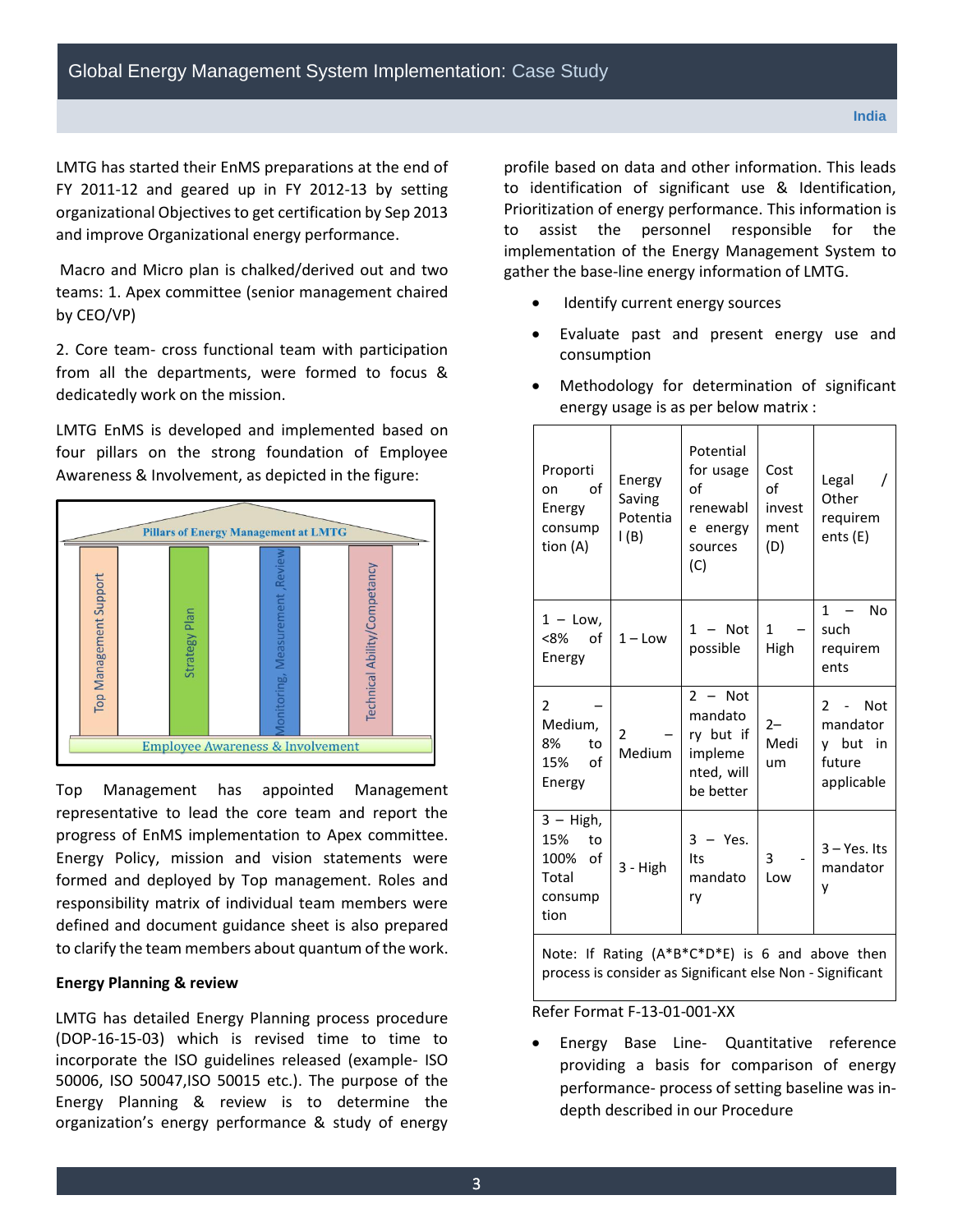- Energy performance Indicator were set at Organization level and departmental/process level.
- Energy Objectives, Target and Energy Management Action Plans
- Normalization of Energy data to compare performance under equivalent conditions.
- Static factors needs to be identified process wise
- Future Estimation of Energy to be done at Organizational level and departmental/Process Levels

**Finance** is an important aspect for any system implementation, considering the Top management commitment through organizational objectives initial budget approval has been granted for development and system implementation. However at advanced stage finance for Energy Efficiency Projects were approved after detailed analysis considering technological, operational, business and financial options.

#### **Cost- Benefit – Analysis**

ISO -50001 EnMS Implementation has benefited LMTG in many Tangible and Intangible benefits as below:

- It's a game changer, Energy performance has become integral part of production reviews & Improved Energy awareness down the line.
- Total Cost Savings Accrued S -US\$1.93 Million
- Cost of Investment for EnMS US\$0.84 Million
- Payback Period 6 Months

**Approach for Verification of Energy Performance**: LMTG Implemented methodology for verification of Energy performance based on ISO 50006 and ISO 50015. We follow a two stage approach:

## **Project –Based Approach**:

This is applicable for all projects taken at organization level or departmental/Process Level to improve the Energy performance of the Significant Energy equipment.

At LMTG Projects are classified as below:

| <b>Description</b><br>оf<br>Energy Efficiency/<br><b>Conservation</b><br><b>Projects</b> | <b>SPP/ROR</b>                | Implementation<br>Guidelines*   |  |
|------------------------------------------------------------------------------------------|-------------------------------|---------------------------------|--|
| Projects with<br>High<br>Investment (><br>Rs 15 Lakhs)                                   | More<br>than<br>5<br>years    | During<br>Project<br>stage      |  |
| Project with<br>medium<br>investment(<br>Rs 5-15 Lakhs)                                  | Up to<br>3<br>years           | With<br>Approval                |  |
| Projects with<br>Low/<br><b>No</b><br>investment(<br>Rs 0-5 Lakhs)<br>$*111$             | Up to<br>$\mathbf{1}$<br>year | Immediate<br>Implementa<br>tion |  |

\*However projects concerning Energy performance & environment will be given first priority for evaluation and approval even though the payback period is not attractive.

Respective Core team member will collect the Energy data of the department/Process/equipment before and after implementing the Project to assess the Improvements and benefits as per Energy management Programme.

**Organization – Based Approach**: This method calculates the organization wide total Energy consumption and all departments Output for particular period. It is monitored periodically to check the overall Energy performance of the Organization.

In above both the approach the below steps are followed as per system Guidelines:

- Determine the Project Boundaries/battery limits
- Determine measurement & verification plan
- Normalize the data considering the variables and static factors

**India**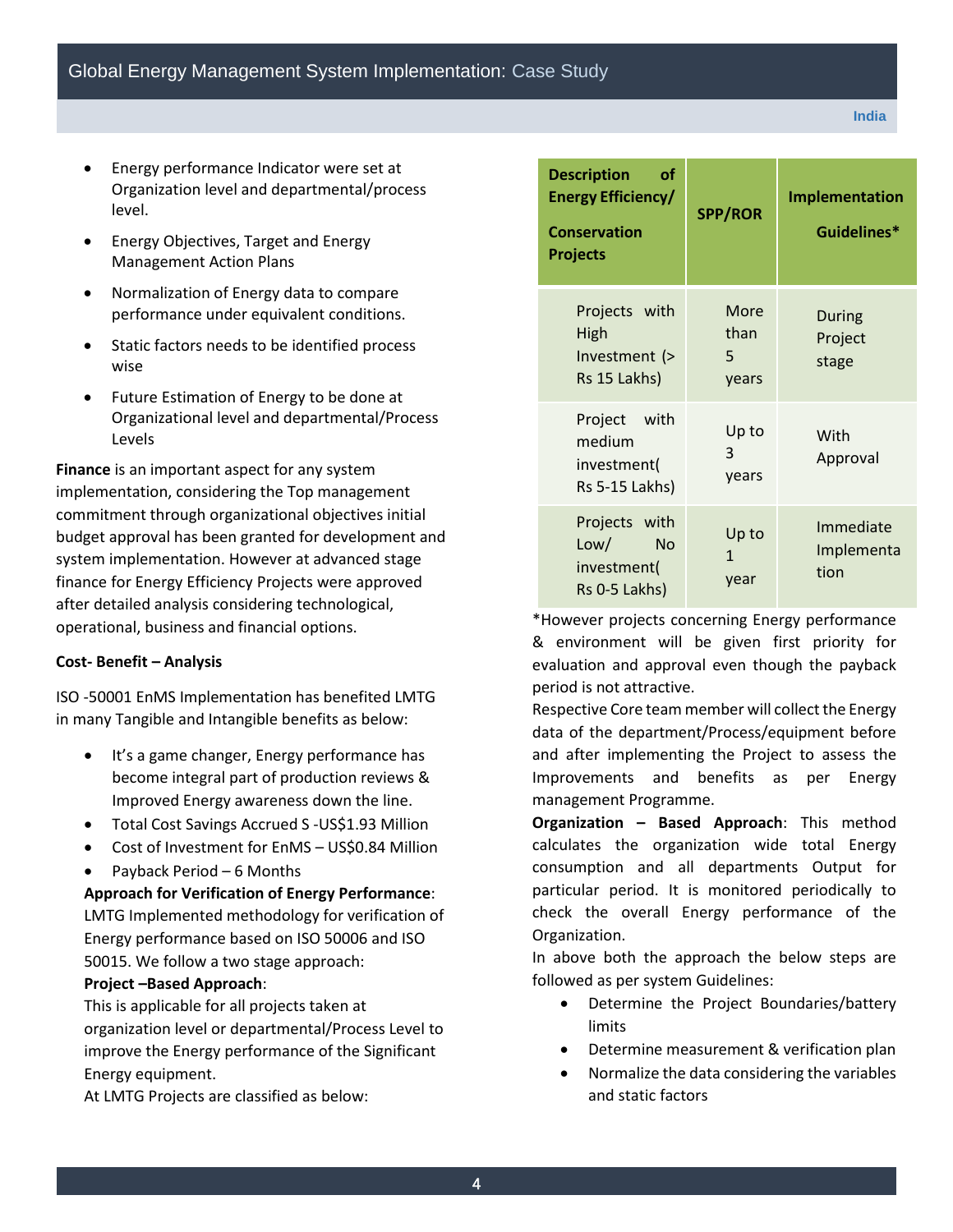- Analyze the energy data to determine the performance improvement
- Report the Energy performance

**Approach to validate the results of Energy Performance**: Validation of the Energy performance results is done in two stages:

 **Organization level**, Management representative appoints a Cross functional team headed by Certified Energy Auditor to validate the Energy performance after project completion.

At departmental Level – the Projects are validated through the Internal Audits planned twice in a year.

**Operational Control Procedures and sustain Energy performance Improvements:** Operational Control procedures/Standard operating procedures with respect to Energy were developed during EnMS implementation stage for all departments and significant energy usage equipment's. These Procedures include the Energy efficient operation, Do's and Don'ts for the particular equipment/process.

Employee awareness and training is a structured process and every year all Top management, Core team members are trained by external faculty and Core team members will conduct internal training in their respective departments for staff and workmen. To sustain the energy performance improvements: the best practices

- vendor evaluation based on energy performance while procuring the products and services and
- Vendor performance evaluation based on EnMS post ordering were integrated in to the organizational procurement processes.
- Sharing of best practices across L&T group companies through structured meeting every month.

*"Sustainability is all about preserving our natural Environment which is the source of our survival and well-being."*

> —S.N Roy, CEO & MD L&T Power, Whole Time Director L&T.

#### **Development of Expertise:**

LMTG believes people are our real assets and Structured Training of people/employees is a vital part to implement the EnMS, one day training Programme for Apex team and two day training Programme for Core team is arranged and conducted by external consultant. Later Core team has given responsibility to give awareness to their respective departments and Implement EnMS in departments under guidance of Apex committee and Consultant.



LMTG also encourages and Sponsors employees to participate and get certified as Energy Manager/Energy Auditor organized by Bureau of Energy Efficiency (Government of India), EnMS Lead Auditor course and to participate in various national and International Events, seminars on Energy efficiency. The above steps has helped our organization to acquire competency and skills required for implementing the EnMS at all organizational levels. Refresher Training on ISO 50001 EnMS is arranged every year for Core team members to understand the latest developments and share their case studies/ experiences

#### Tools & Resources:

LMTG has already implemented ISO9001, 14001 & OHSAS 18001 before ISO 50001 and staff were aware about the methodology used , training & review mechanism were in place. Unlike other Management systems ISO5001- EnMS was analytical based and